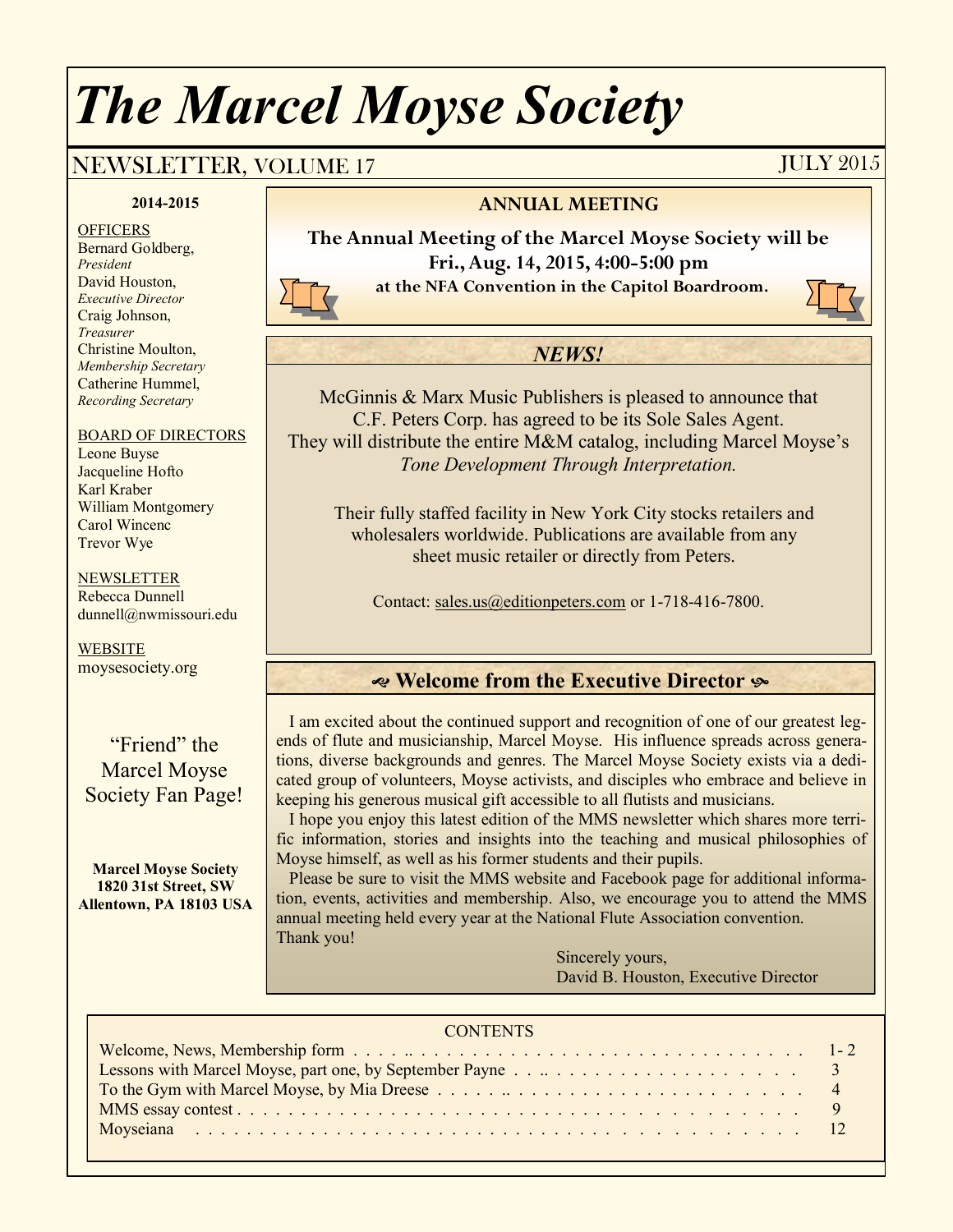Marcel Moyse Society Newsletter Vol. 17, July 2015

## *Convention Masterclass*

## **This year's Marcel Moyse Society Masterclass will be taught by Julia Bogarad-Kogan and Paula Robison**

**Friday, Aug. 14, 9:15—10:45 a.m.** 

the Virginia Room at the Washington Marriott Wardman Park Hotel, Washington, D.C.

Performers were selected on the basis of an Essay Contest sponsored by the MMS

Performers and repertoire:

**Playing for Julia Bogorad-Kogan:**

Joy Zalkind, 24 Little Melodic Studies, #1 with variation David Lassila, Tone Development through Interpretaion, #18

**Playing for Paula Robison:**

Jillian Storey, Tone Development through Interpretation, #13 Allison Jayroe, 25 Melodious Studies, #1

Selected essays from the 2014 and 2015 contests can be found in this issue, see page 9.

All winning essays from 2014 and 2015 have been posted to the MMS website,

#### **moysesociety.org**

## *NEWSFLASH*

**Mia Dreese has found all the musical examples (except one) of the 90 melodies Marcel Moyse published in his book** *Tone Development Through Interpretation***. Most of them are performances that Moyse could have or has heard. The mp3 files are on USB drives. These will be available at the NFA Flute Convention in D.C. at both the Flute World and Carolyn Nussbaum booths. Price: \$15**

**There is a limited quantity. Don't miss out, buy early!**

| <b>MEMBERSHIP FORM</b>                                                                                                                                                                                                                                                                                                                                                                                                                                                                                                                                                              |                                                                                  |  |
|-------------------------------------------------------------------------------------------------------------------------------------------------------------------------------------------------------------------------------------------------------------------------------------------------------------------------------------------------------------------------------------------------------------------------------------------------------------------------------------------------------------------------------------------------------------------------------------|----------------------------------------------------------------------------------|--|
|                                                                                                                                                                                                                                                                                                                                                                                                                                                                                                                                                                                     | Send to:<br>The Marcel Moyse Society<br>1820 31st St., SW<br>Allentown, PA 18103 |  |
| Membership levels:<br>Basic Members receive upcoming annual MMS Newsletters in pdf and a color poster of Marcel Moyse in an animated mo-<br>ment teaching a masterclass in Boswil, Switzerland, c.1978. Photo by Trevor Wye, the poster is suitable for framing. \$15<br>Contributing Members receive Basic Membership benefits plus a complete set of MMS Newsletters from 1990-2006. \$30<br>Supporting Members receive all above benefits, plus the new FRENCH TV FILM DVD: Marcel Moyse en Son Pays.<br>\$50<br>Personal checks, Traveler's checks, and Eurochecks in USD only. |                                                                                  |  |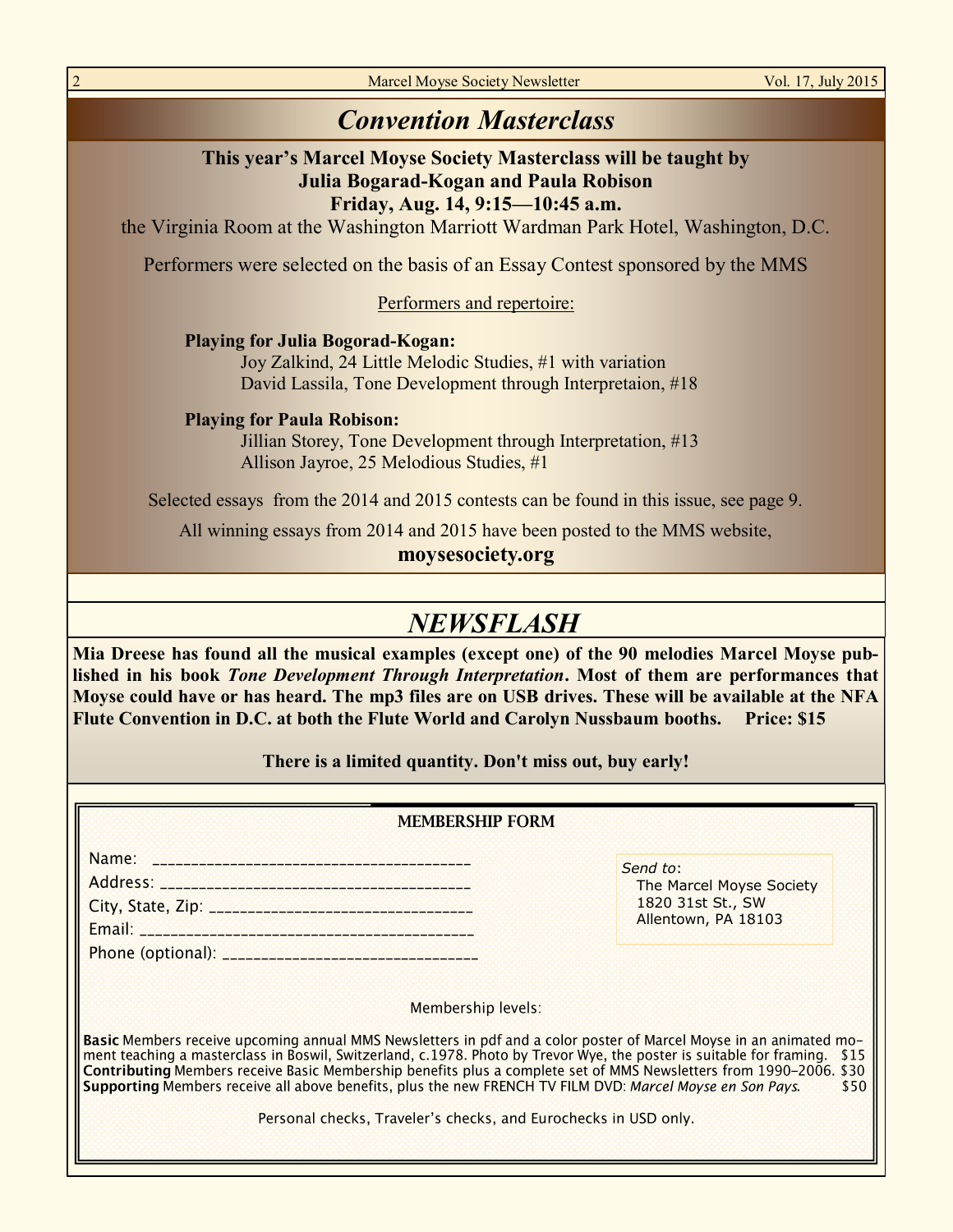## **Lessons with Marcel Moyse**

*the first article in a series based on the private lesson journals of September Payne, D.M.A*

#### **My First Lesson, January 10, 1981,** *Allegretto* **and** *Idylle***, by Benjamin Godard**

Mr. Moyse's studio was a plain wooden paneled room with a window overlooking the Vermont forest. It was filled with lots of interesting memorabilia. There was a hand drawn, framed painting of a church in a village on the wall. I came to know this familiar scene as the steeple from his village in Sainte-Amor of Jura in France, which was on the cover of his "50 Variations on the *Allemande* of Bach's *Sonata for Flute Alone*. One the same side of the room was a reproduction of a yellow bust of *Nefertite*, the wife of Egyptian Pharaoh Akhenaten, a stack of old LPs, which he would pull out from time to time to play the vocal recordings of Caruso, Melba or symphonies with famous conductors and violinists such as Kreisler. He used these to teach us about melody, color, phrasing and virtuosity. There was also a writing desk with manuscript paper, a bookshelf, a framed photo of Taffanel, and his famous chair with a table next to it for his pipe, flute and the occasional scotch.

When the lesson days became long or a student was in hot water, I would look at these objects and take them in, as if to reset my frame of mind. I also wrote in my journal during those lessons to solidify what he said. We hung on his every word. Interestingly though, it wasn't until thirty-five years later that I would open up my stored box of over fifteen lesson journals and thirty recorded lesson tapes. All through the years I could hear Moyse's words as I practiced, but these stored recordings were difficult for me to approach because the teaching exposed my vulnerabilities-the playing was either right or wrong to him. There was a lot of repetition to satisfy him, and the down side (there were very few downsides) of that was it could be sometimes to the point of paralysis for the student. It was his way or the highway. There was no democracy. You had to be strong to thrive in his class and be quick to implement the concepts or suffer his rather bad temper at times. He also had a thick French accent and had suffered a stroke by that time, so it was sometimes difficult to understand what he was saying. Those who didn't speak any French struggled more. We students tried to help each other out figure out what he was saying. Other times he was clear as a bell. I managed to do fine, thanks to French in school and to the years of superb and somewhat similar teaching by his son, Louis Moyse, before I met Marcel.

The day of my first lesson, I came into the studio to find three students sitting there. I was so stunned by the experience, to this day I don't remember who they were, except for Nancy Andrew, a student who lived in the house. Years later, Nancy and I met again at the Aspen Music Festival, and become lifelong colleagues and friends. Nancy introduced me to Mr. Moyse and the class. He asked me what I would like to play and I started with the *Allegretto* by Benjamin Godard. I knew from experience taking many of Louis's master classes not to pick overly hard repertoire as it was considered showing off. If you had truly come to learn, you chose a piece on which you were teachable. Both Marcel and Louis Moyse were less interested in the technical (students were responsible for most of their own technique practice) and interested more in the tone colors you were making, the beauty of the sound, correct pitch, and foremost, that you said something well on the flute.

After I played, Mr. Moyse didn't offer any comment, but asked me to repeat the opening theme changing one thing. I could see he was testing my ability to be flexible as a student. Here my notes say: "Show the [function of] the opening measure *even* more. It doesn't start with a downbeat." After that he said, "OK, now we begin." Then he continued to coach me very close to the way I had learned this piece from Louis (because Louis learned it from him!). "Play the scale [as a skeletal outline in this excerpt] with even fingers and as legato in sound as you can, and be careful connecting your sound. Don't "break" your sound in the small intervals [leaps of a third. These are embellishments and should not stick out.] I complied. "Good!" Moyse said and offered further, "Don't accent the second beats!" He talked about the flow of the phrasing and sustaining the tone using the image of an organ grinder on the street corner, and how the continuous cranking of the hurdy-gurdy brought unaccented, and uninterrupted flow to the music. In measures 8 and 10, and later at Letter C, he said: "lié!" (legato) and "Disappear the last note-give the *charactere*!" The bar before Letter A, he said: "*Cedez!"* and told us that although the c*edez* is not written, it is traditionally played here to emphasize the repetition of the theme in the next measure. Also not written, but traditional, is an *accelerando* in the Bb arpeggio at the end.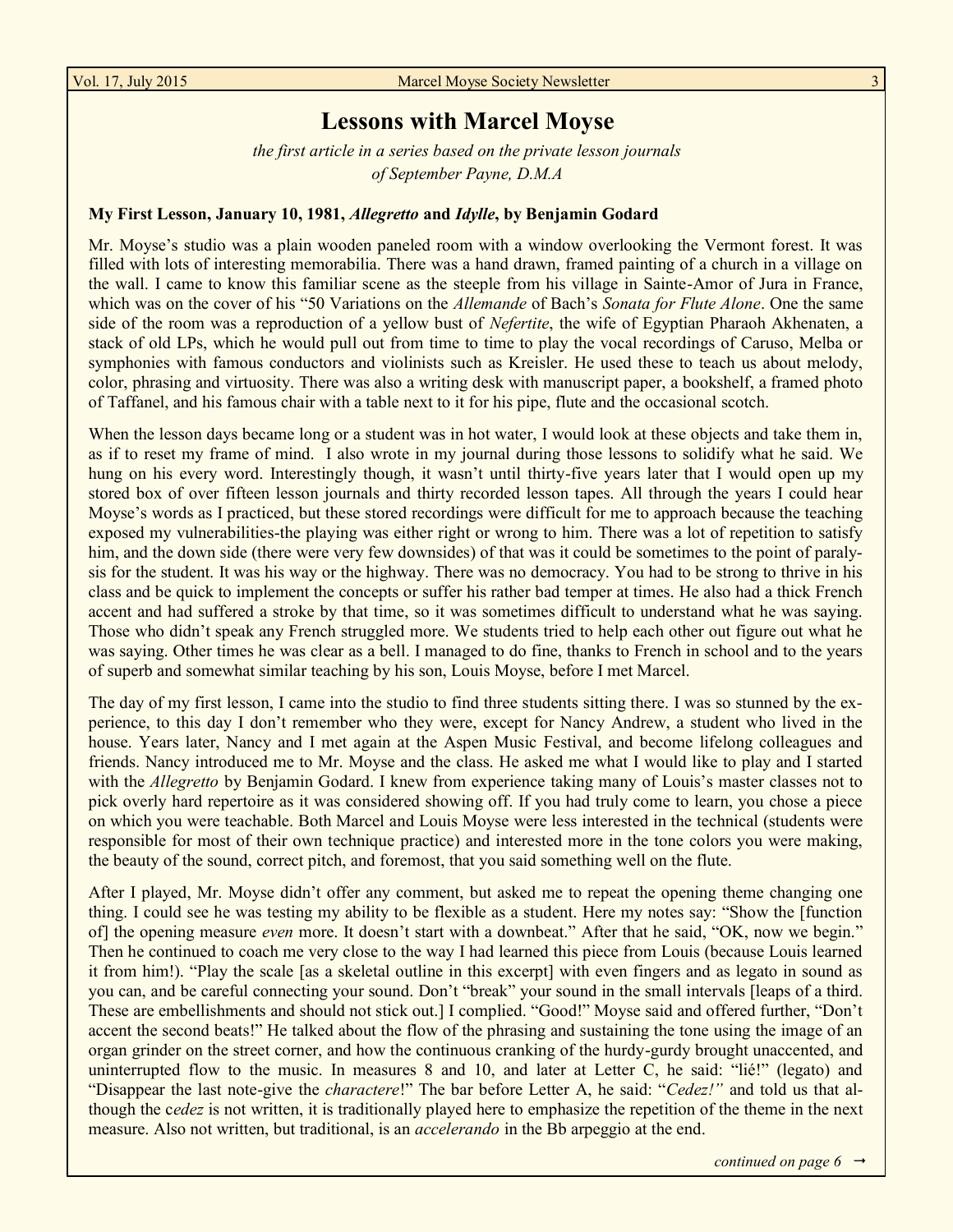#### **To the Gym with Marcel Moyse Confession: I am looking for colour** by Mia Dreese

To make a melody sound beautiful I have thought up some exercises in the way Marcel Moyse did. This manner of making your own exercises is his way of practicing, but he never described it in one of his books. When teaching though, he made his students work this way.

As I mentioned in my previous article on his art of teaching, Moyse was keen on experimenting with inversions, transpositions, slurs, dynamics and the development of tone colours. By focusing on each of these elements of the music he was in fact playing around with the given material. This playing around can be done with Moyse's own exercises, but of course you can also use exercises by others. The important thing is to understand Moyse's way of working.

In this way of working the process of practicing is more important than the results you produce. It is, as mentioned before, like going to the gym for your weekly fitness-hour. It's worthwhile just doing it! For this article I have chosen an exercise from Philippe Bernold's *La Technique de l'Embouchure* (edition La Stravaganza ST 8803), Vocalise #19 with my proposal on how to practice and improve the tone colours in the difficult registers.



#### **Exercise 1** *Très lié, soutenu et souple* (Very legato, sustained and flexible)

With this exercise Bernold wants to deal with tone production in a methodical manner. In his opinion most exercise books focus mostly on the fingering technique. Here he wants to emphasize the production of a fine sound in flute playing. The target is to play this rather nasty combination of notes as colourful as possible – if possible on just one breath. Pay special attention to the intonation and recognize the importance of the harmonic context.



#### **Exercise 2**

To begin with we have to find a nice low  $c<sup>1</sup>$ , not too flat and rich in harmonics. To achieve this, play the last note,  $f^1$ , and then its first two harmonics,  $f^2$  and  $c^3$ . Make the  $c^3$  very clear, without any pressure and as much in tune as possible. (Feel as if you are picking it from the air). Then play the same harmonic  $c<sup>3</sup>$ , this time as an overtone of  $c^1$ . Without changing the fingering slur the  $c^3$  down one octave to  $c^2$  and then another octave to reach the  $c^1$ , keeping in mind the clear sound of the highest c.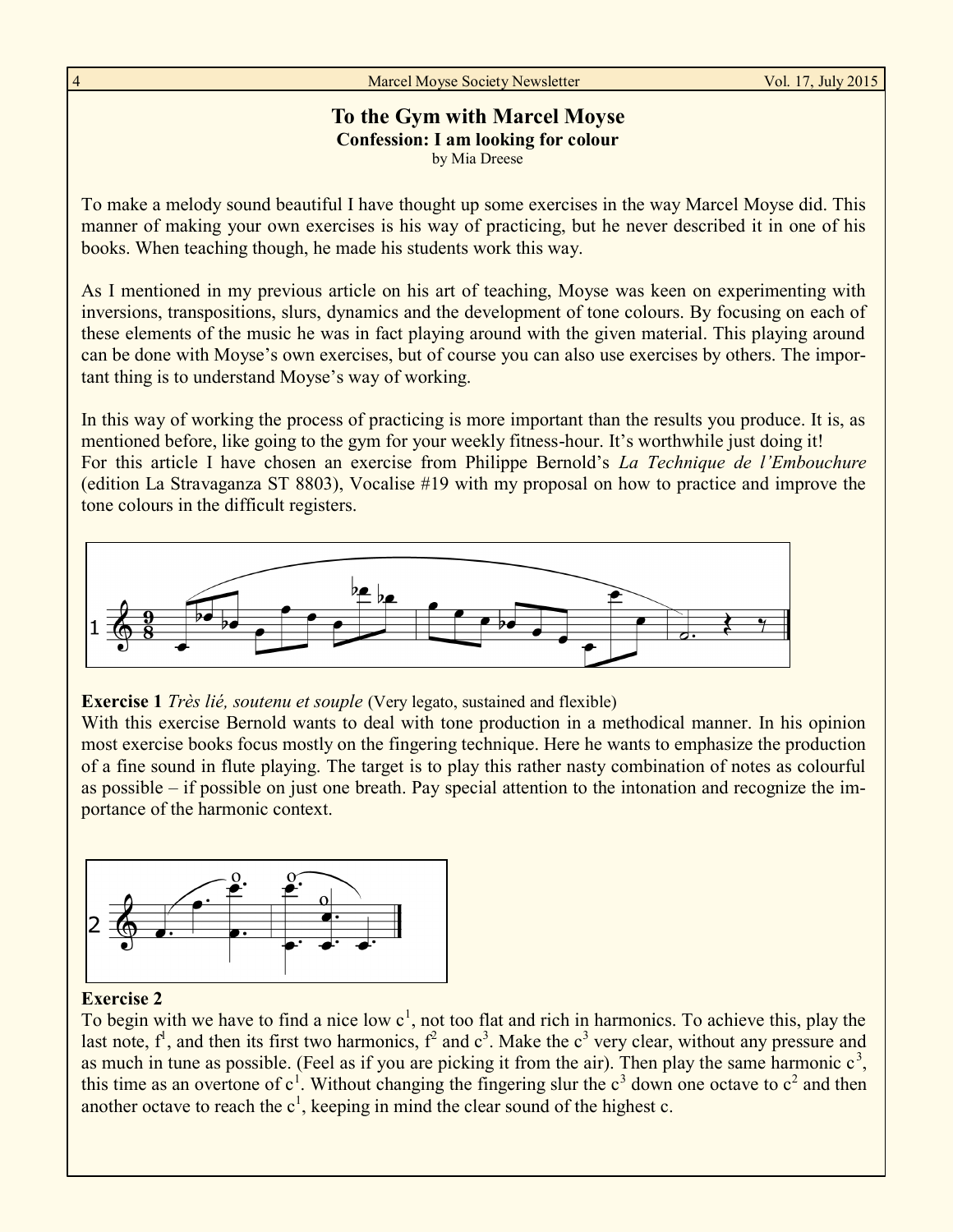

#### **Exercise 3**

Now that you have found a focussed  $c^1$ , rich in harmonics, you slur it a semitone higher, to the d  $\flat^1$ . After this you play both notes an octave higher, using the fingering of the low notes, as harmonics. This gives a nice d♭<sup>2</sup> that is well in tune. Now keep this d♭<sup>2</sup> in mind and play the c<sup>1</sup>- d♭<sup>2</sup> slur as written and listen carefully to the intonation and tone colour. When you have found a colourful d  $\flat$ <sup>2</sup>, slur it to  $f^2$ and then to d  $\flat$ <sup>3</sup>. This d  $\flat$ <sup>3</sup> should sound as beautiful and clear as your c<sup>3</sup>.



#### **Exercise 4**

Now that we have found the most difficult notes in this exercise,  $(d \, b \, 3, c^3, c^1)$  we can add the in between notes and play them in the same colourful manner. Be aware of the intonation of the  $e^1$ , it tends to be flat, and a flat  $e^1$  might make the  $c^1$  cloudy and flat. (Use the right hand pinkie with the  $e^1$  until you slur down to the  $c^1$ ).



#### **Exercise 5**

This fifth exercise is in fact an inversion of exercise 2. Play a nice, warm  $c<sup>1</sup>$  and slur it in one leap to the third harmonic,  $c^3$ , making it clear and in tune. Then play a  $c^3$  with normal fingering, there should be no change in pitch. Play a  $c^2$  in between to check the intonation, then play the high  $c^3$  as the (second) harmonic of  $f$  (fingering a low f) and end up with a rich and warm  $f<sup>1</sup>$ .

*"If one only forms the idea that a thing is not difficult, it becomes much easier."* Theobald Böhm

Mia Dreese was a professor of flute at the Groningen Conservatory in Holland for 25 years and now teaches flute, traverso and the historical development of the flute privately. She has been president of the Dutch Flute Society from 1991-2007 and is editor of the quarterly FLUIT. She attended masterclasses with Marcel Moyse.

© Mia Dreese www.miadreese.com This article appeared in FLUIT 2012-13, an issue of the *Nederlands Fluit Genootschap* (Dutch Flute Society). www.dutchflutesociety.com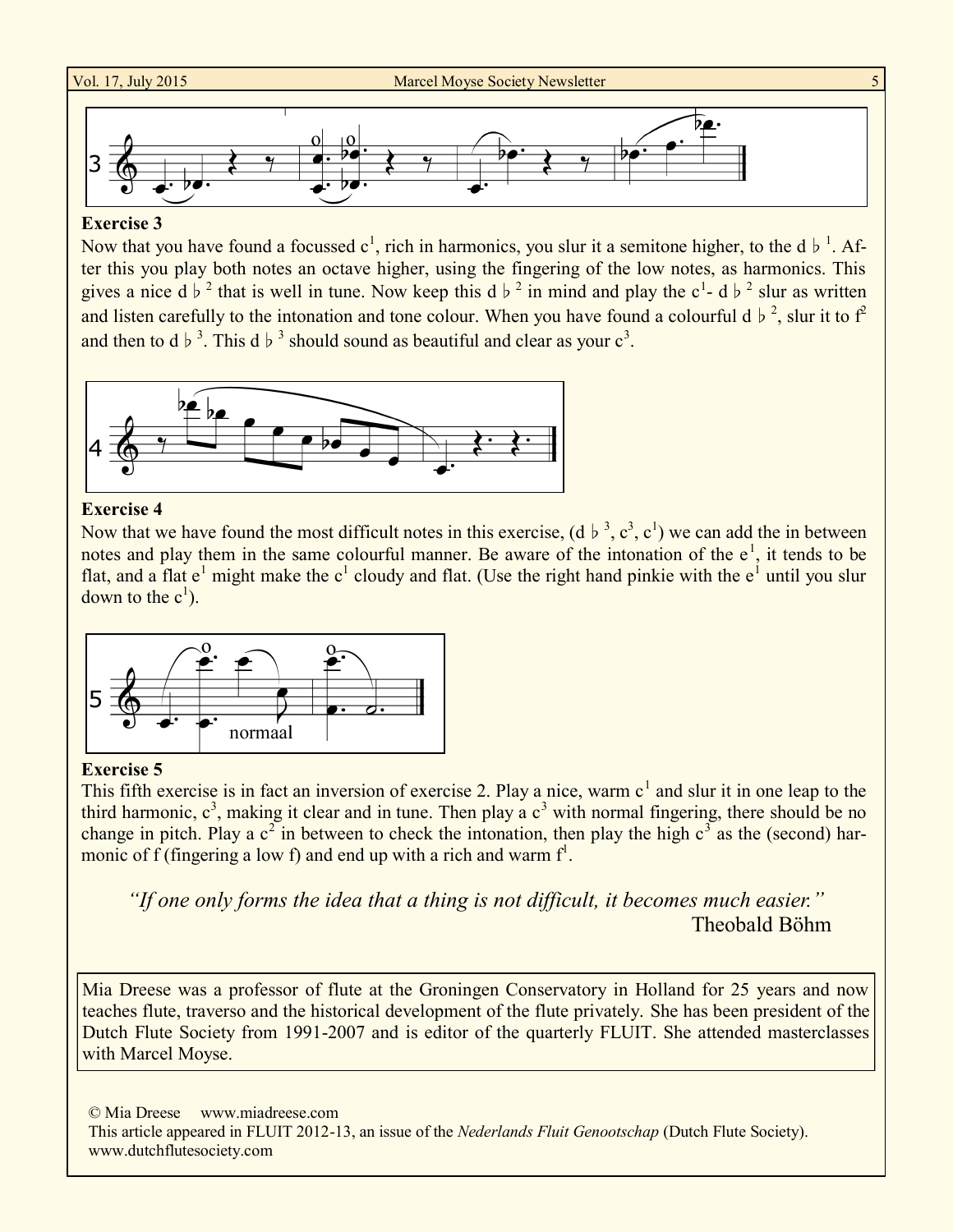In the second movement, *Iydlle*, *Quasi adagio, molto tranquillo*, my sheet music scribbles show Moyse saying "Bring the character right away to the first note and color the mood. Your playing must be tranquil like the sea in the doldrums – float like a leaf on the calm sea." The inspiration from Marcel's analogies and poetic language were so inspirational. This kind of teaching made it much easier for us to interpret mood, character, and color, which brings me to my next journal entry. Every measure in this section at letter B has to have a different dynamic or color. "Never play the same twice." He was referring to repetition in general and to the markings at letter B. Here, no two bars are alike because of the many different markings in this section. The rest of my notes conclude with: "Make a souvenir" (something very special at the *rallentando* after letter E to the *a tempo*. Play like you are recalling a distant memory. Lastly, bring intensity to the cadenza two bars before Letter G. Heighten the expectation of the top (F3) by rushing to it and linger (tenuto). Bring a different color to the *molto rallentando* and *diminuendo* before starting the *molto rallentando. "*Float away on the sea" with the last four bars.

With that, he recounted a short lineage story; I was to learn there would be many more inspirational sidebars through stories, musical examples and recordings. Mr. Moyse said "My teacher [Adolphe] Hennebains played this with [Benjamin] Godard as the pianist and I played it with Godard's sister, so I know the tradition! I judged Joseph Rampal playing this in Paris in 1912." He went on to say the *Valse* is a very good encore piece along with [Paul] Taffanel's *Scherzettino* and [J.S.] Bach's *Sarabande*." At the end of the lesson he said he really enjoyed listening to the Godard. He also said "You have the potential to play well, where did you buy your lips?" Later I found out that famous "Moyesian" phrase was code for "I like your tone!" I said I need someone to push me and he replied, "We could do great things together." I couldn't have asked for a better reception. That special day is still clearly etched in my mind.

Just before the next student's lesson, as I was packing up my flute, came a rather sticky moment; he asked me with whom I studied and I answered with Per Oien (Oslo Philharmonic), Nick Fiore (Toronto Symphony) and Jean Paul Major (Montreal Conservatory). Silence. Finally, having to give it up, I said "I've also been studying with your son, Louis for four years" - more silence and widening eyes. I had taken a big chance coming into his home and catching him off guard in front of the class by telling the truth regarding his estranged son. (Later the other students told me I was lucky to leave with my head still on my shoulders and to be invited back.) I waited for the famous anger but it never came. In the future, Louis would be mentioned only a few times between us again. He asked why I didn't stay with Louis for lessons and I told him he was away. Without saying anything else he said, "Come back Monday."

#### **My Second Lesson, January 13, 1981,**  *De la Sonorité* **and Andersen Etude, op. 15, no. 6**

I warmed up with the first exercise in Marcel's famous 1934 book, *De la Sonorité: Art et Technique*, which I had been doing for years with Louis. During this exercise, Marcel said little but did a bit of singing to show the volume and richness of the tone he wanted, and he moved his hands in supporting gestures telling me to play to the end. His beloved exercise never grew old for him or any of us. He reminded us of the importance of the homogeneity of the sound from top to bottom, especially at the cusp of moving to the next register. In the Preface to *De la Sonorité,*  he explains why keeping the homogeneity is difficult to maintain throughout the registers, and he gives a brief explanation on *how* to do the exercise. Those of us who studied with him know how particular he was with this exercise and remember how he taught us to hear the smallest subtleties and to correct anything abrupt or uneven in the sound from the top of the flute to the bottom. He taught us to search for the best starting note "B" which serves as the model to each of the consecutive notes and that reminded us that any two notes are the seed of music. In Trevor Wye's own notes from one of the Moyse Woodwind Seminars he attended, he called it "preluding" to find the best "B." I like this explanation because one should circle around the "B," playing above, below, and filling in some small intervals, to finally arrive on a rich, warmed up, in tune "B."

I learned through this exercise that "supple" means flexible, and that the lower jaw, although a stabilizer, must not be rigid but remain flexible (free) and move when needed to a cautionary degree, as "the changes" are so tiny," as Moyse says in his Preface. Flutists in different camps seem to debate moving the lower lip and jaw however, one thing I know from the teaching is that one cannot make color unless the lips are flexible! Many flutists today who have a nice tone and who don't advocate moving the lower jaw may facilitate their orchestral playing by matching core sounds with other instruments without jaw movement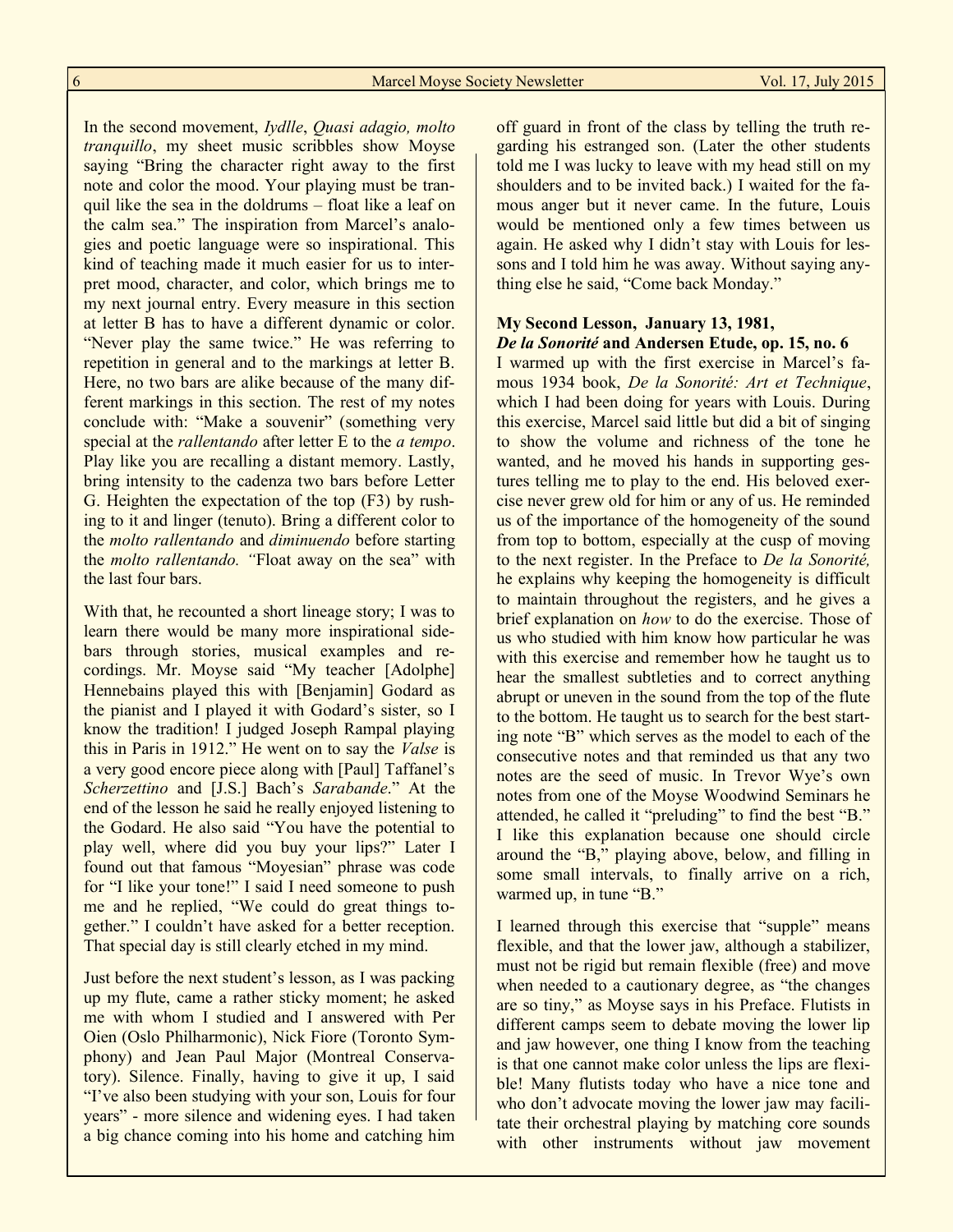(especially the non-vibrato types) but beyond those soft and loud dynamics, in solo repertoire or in chamber music playing it's important to go beyond the dynamics and make color. Good singers always sing with color and varied vibrato, and so must we. This was Moyse's constant message. Marcel Moyse closes his Preface by saying:

*If the lesson has been learned, the battle will have been won. The tone will have every color you wish to impart to it, you will be able to play any interval you wish at the correct dynamic level, as your lips will be capable of undergoing all the necessary changes; it is a matter of time, patience and intelligent work.* 

After an amazing warm up lesson on the mighty opening exercise in *De la Sonorité*, I played Andersen Op. 15, no. 6. I picked this etude because it was one I struggled to play well. The lesson went on for more than an hour. He talked a lot about articulation and the execution of grace notes. Moyse said it was a very hard etude. Little did I know at the time, I would be made to play the first eight lines of this etude for six weeks! At the end of the six weeks he said "Transpose it to six flats!" He believed transposition was an essential discovery tool for learning and improving a flutist's playing. He did it himself while playing in the *Opéra-Comique* by notating arias from singers that moved him in performances he played in from the orchestra pit. This, and the hand copying of melodies from opera and symphony scores in the Woodwind Seminars (there were no convenient photocopy machines at the time) were to be, as we have learned from Robert Aitken and others, the genesis of his grand book *Tone Development Through Interpretation*. By playing a melody up a half step, or a second or third, the inherent difficulties of the flute could be improved. The easier keys allowed one to perfect color, pitch, and do all the magical inflections with ease, after which one would transfer the improvement to the more difficult keys.

For this etude, he was particularly insistent upon playing the trills and mordents well and in time. He wanted tight, clean *grupetti*, all executed the same. He said, "Always play the graces, turns and *grupetti* in time and I want to hear every note well sounded." On the former, he was referring to more than just playing in time. He said the turns could be melodic or rhythmic, depending on the character of the music. Of the latter he meant play all the notes with equal sound. He didn't want any of what I call "ghost tones" in which some notes were windy or almost inaudible. No matter the dynamic, all the notes in the turns must be sounded clearly and smoothly. If a student didn't play the first note of a piece or run clearly or articulate clearly after a breath, he would stomp his boots and/or yell "What you said? I don't hear what you said. I don't hear your first note. Alors, give the tone!"

With so many turns in this piece, one poorlyexecuted turn due to a more difficult fingering combination is easily heard. He reminded us our responsibility was to clean the technique. Vacuum it. I believe Trevor Wye said that a good teacher should vacuum a student's playing. Moyse was the best at this because he never let anything go, no matter how long it took, even if the class was falling asleep by the end of the hour! My notes on this etude further say, "In the opening measure…to get a strong character, keep the space between the quarter notes. The more space you keep, the stronger the character"; and "Keep from creating tension in the tongue." The marking is "*barocco*", meaning "bizarre" (odd). "Bite" all the grace notes and make clear spaces after each mordent. Lastly, observe all the dynamics, and build all sequences gently to their climax (bring out the layers).

At the *piu lento, con abbandono,* my notes say "first, find and play the (skeletal) melody." Marcel would sometimes say, "There is always a melody! Two notes are the seed of all music!" He never said "skeletal" or other words of formal theory analysis, yet he knew instinctually what was extraneous and what was important. He knew so much about harmony and phrasing, and not just in flute music. Just when we thought we knew the music, he would illuminate something else fantastic about what we were doing and blow us all away. So here, at the *piu lento*, which starts at the third line from the bottom of the first page, Marcel pointed out the melody  $(F#$  as a half note, to C#-B in eighth notes on the third beat, to a dotted half note "A" in the second measure, and continued through the etude *simile*). Although the first notes of the bars marked *piano* do not have a crescendo to their low second beats, the lowest note needs to "sound" (without accent) nonetheless. Scoop out the low notes, he would say. Following that on the third beat, fall away from the last set of triplets to the second bar and crescendo the trill (swell the trill quickly and cleanly), and make a dramatic diminuendo on all half note trills as marked. This was one of his favorite requests, to fall off a note, but he never asked for it that way. He would gesture the request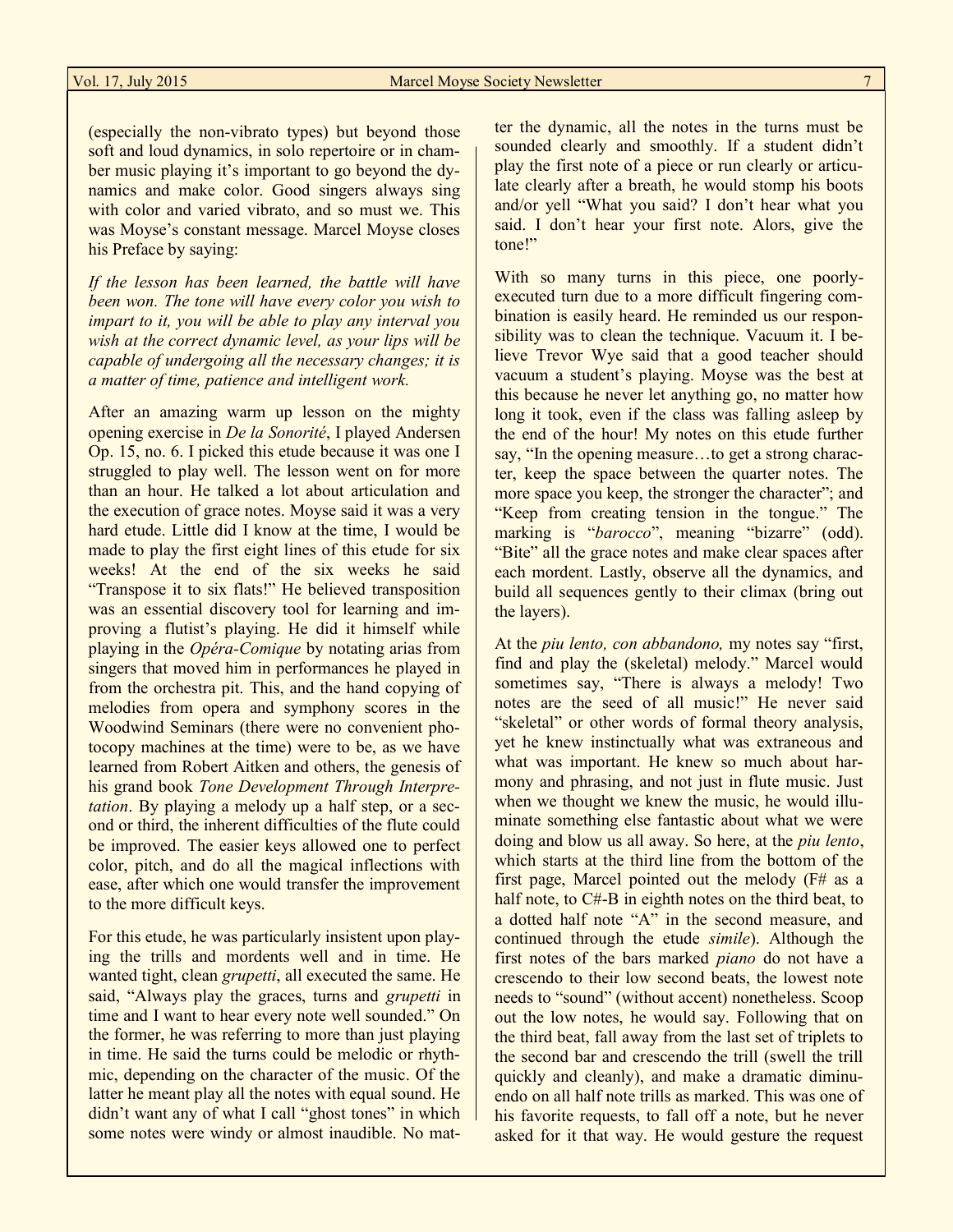with his arms floating upwards and then he would suspend the motion suddenly and then move them back down. Or he would inflect his voice with tender sighs and bright, sparkly eyes. He drew us all in and coaxed us to play his way. His gestures were absolutely magical in their ability to explain, demonstrate, and convince.

In most lessons, we played from *24 Little Melodies* or the *Tone Development* books. With the M.A. Reichert *Seven Daily Exercises*, we worked to achieve special colors and dynamics, never playing them fast, to enable a smooth legato connection between the notes and sculpt out the connections of the intervals. We also did Soussman and a lot of the beloved Anderson etudes before we were allowed to play Bach, Mozart, or other works from the very difficult Golden Age. Of the Andersen etudes, Moyse wrote in his preface to Op. 15, the Schirmer edition (1970):

 In the teaching programs in European conservatories, the works of Andersen were always given a special place. My first teacher, Hennebains, successor to Paul Taffanel at the Conservatoire, always spoke of Andersen with enthusiasm and admiration….

 It is very important to study these etudes employing a free interpretation of rhythm and articulation [Moyse did not mean out of time, but practicing each etude with many rhythm variations]. By varying the rhythms, one learns to know the different aspects of each etude better. Changing the articulation frequently means to bring out the beauties of the melodic line in a most appealing manner. This not only increases the possibilities of mastering the difficulties inherent in each etude but it's also an ideal way to discover and understand the reason which lead to the composition of each etude.

He often said that "certainly the pianists are blessed by the etudes of Chopin, but we, the flutists, have the unique privilege to possess the etudes of Andersen." Marcel Moyse spoke about using rhythm variations as a practice to smooth out difficult finger combinations in solo works and etudes. In the Schirmer edition of the *Andersen Opus 15 Etudes*, Louis included twentyfour rhythmic variations as practice suggestions (see his Forward, similar to Marcel's Preface).

Marcel went on to say:

This kind of study makes one reflect and helps one to understand and to progressively allow the musical wealth that each etude contains to unfold. All this is important for any etude, but is particularly important for the etudes of Andersen, for they are so beautiful and of such high musical quality.

 To bring out the particular characteristics of each rhythm, to execute the articulations expressively with spirit, suppleness and elegance means to become aware of the fact the music is definitely something more than just a perfect execution of a more or less rapid succession of notes. The French School has been so often spoken of that it would not benefit by the occasion offered me here to clearly reaffirm my opinion that the reason that the Flute school in the Paris Conservatory has acquired such a great reputation is that it has been entrusted to artists of an extraordinary quality. I permit myself to be so affirmative about this because I remember Paul Taffanel telling us the traditions came to him from his master Dorus, who was a pupil of Tulou. I had the unique opportunity to study the Andersen Opus 15 at the Paris Conservatoire with Paul Taffanel. When played by him, each etude became a master piece of beauty and musicianship. The intelligence, clarity, and technical simplicity helped underline for us the musical riches of each one of them.

 I will never forget the reaction of Andersen when he was present at a performance of the well-known third etude in G Major at the Conservatory. He said, 'I never knew I had written such a beautiful etude.' With this phrase I would like to bring this little preface to an end and I hope that all flutists will share in the joys and advantages which these etudes have brought me.

*September Payne is Adjunct Professor of Flute and Associate Music History Lecturer at San Diego State University and Adjunct Professor of Flute at Grossmont and Mesa Colleges, Emeritus. She has performed with the San Diego Chamber Orchestra, Boston Opera Company, her flute and piano duo CanSonare (Canadian Sound) and Duo Pastiche (flute and harp duo). Currently, she teaches flute, coaches chamber music, and is a performing faculty member at the Chen International Summer Chamber Music and Orchestra Festival in Dallas. She is co-founder of San Diego Coastal Flutes, and founder of Music West Flute Studios in La Jolla and metro San Diego. Her M.M. degree is from Boston University, the D.M.A. degree, Cum Laude, from The Shepherd School of Music at Rice University. Influenced by a solo concert she attended in Montreal by Jean-Pierre Rampal, September took up the flute late in high school. She has been greatly influenced by iconic French flute teachers steeped in the tradition of the French School, from her first teacher at the Montreal Conservatory, her college flute professors who studied with Moyse, and world-renown mentors through her studies in Nice, France. She studied with Marcel Moyse almost daily for a year and Louis Moyse over a span of over ten years.*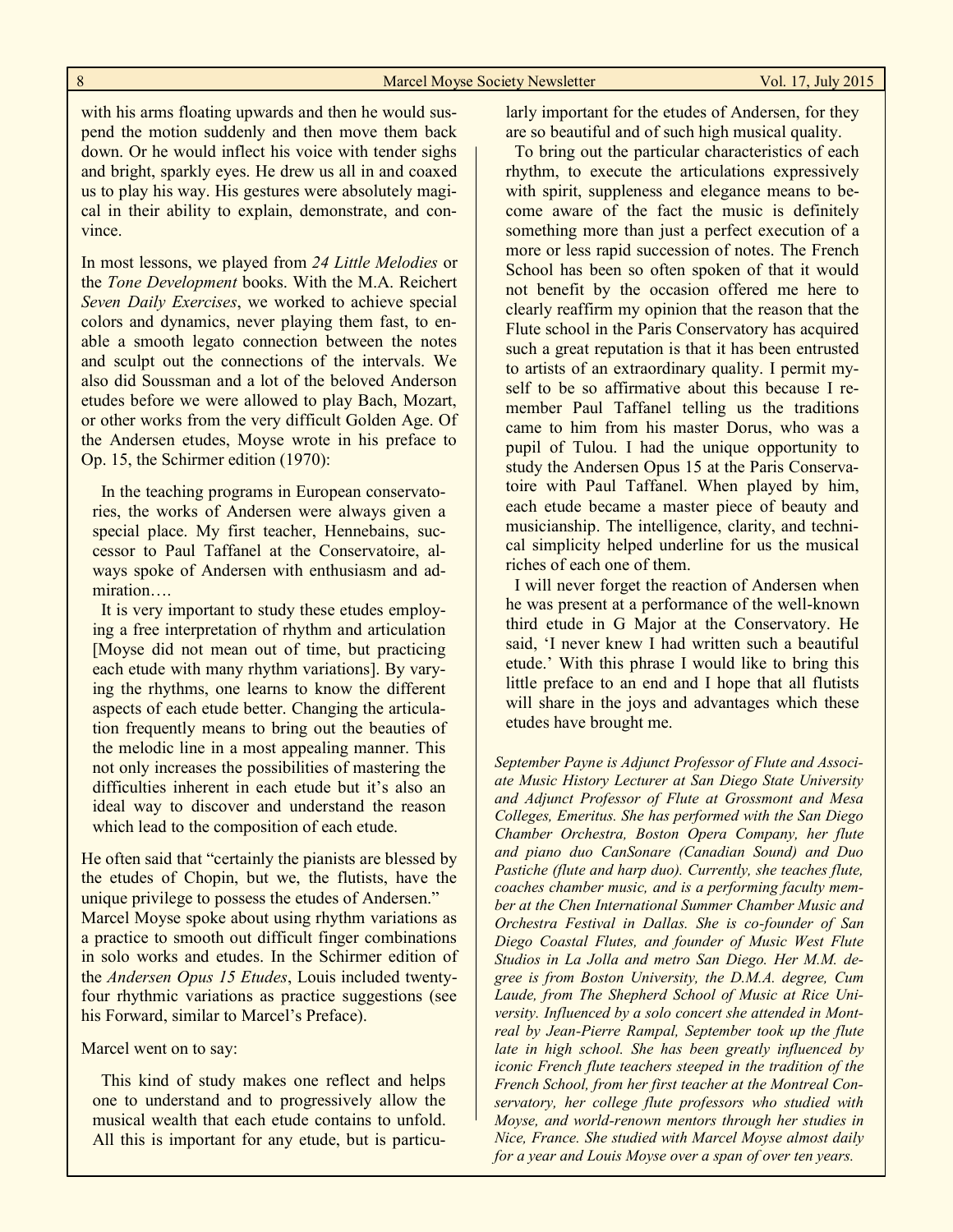## **Masterclass Essays**

This is a select sample of (unedited) winning essays from our 2014 & 2015 contests. To see the other inspiring essays about Moyse's teaching legacy go to [moysesociety.org](http://moysesociety.org)

Like any young flute player studying privately I began with Moyse's long tone studies from *De La Sonorite* at a very young age but wasn't told whose ideas I was following until later in my flute studies. Until more recently I was an impatient student who resented my teachers for making me play long tones because I didn't really understand what I was listening for and trying to fix with these long, sustained notes. I thought that my sound was a good flute sound and didn't need any working on and focused the majority of my attention on technique and learning repertoire.

This mentality completely changed for me the first time I heard Trevor Wye teach from Moyse's *24 Petite Melodic Etudes.* I was accepted into his Flute Studio for 2012-2013 and spent all summer preparing my fingers for the technical exercises I knew that he was going to hand to us. The first time he heard me play, however, he informed me that my sound was, in fact, not as good as I had perceived it to be. It was a blow to my flute ego, but it was through Moyse's exercises and reading about his passion for the arias he was hearing in the Paris Opera that I began to understand what had been missing in my flute playing and also teaching. I believe as musicians we teach what we often spend the most time working on in our own practice, and so it was this experience that began to change me as a musician as a whole.

For me, the most important change and lesson that I have learned from Moyse's teachings is making the notes on the page come alive into a phrase, melody, and music. This encompasses all elements of flute playing and music making, including listening for different qualities in the sound and bringing out different colors, to paying attention to the little notes, emphasis on different notes or motifs, etc. *24 Petite Melodic Etudes* is where I relearned the principal ideas in music-making and it became what I base all of my musical decisions on now.

When I first looked at #1 in the *24 Petite Melodic Etudes* book I looked at it from a technical standpoint. I thought that it was a simple line and I could learn it easily. I was confident the first time I played it for Trevor, and when I was finished he asked me what the exercise was intended to teach me, and I had no idea. The idea of appoggiaturas, even after a college degree, was a foreign concept to me outside of the music theory classroom. Playing at a true pianissimo on the first note was also difficult for me, but I went home and truly started to play long, sustained tones and listening to the sound I was producing. After a couple of weeks my study #1 had evolved from two lines of notes and rests into a beautiful melody and it inspired me. Every single note matters, and there are infinite possibilities in expressing each note on the page to play a phrase. I took this lesson with me into the other 23 studies and beyond into his *25 Melodious Studies* and always looked at each exercise and variation, even though they were all intended for a specific lesson or purpose, as just simple melodies waiting to come alive.

Working through his *Tone Development through Interpretation* was vital in my musical growth as well; it taught me to sing through the flute. It seems obvious that a book of opera arias and excerpts would teach this sort of lesson, but it was a combination of all the lessons I had learned in his other books, hearing Trevor and Wibb teach these excerpts and ideas, and my own growth as well. Every single melody came alive to me; I would research the stories of the operas and try to understand what the characters were feeling and interpret that through the flute. I would imagine sadness, anger, excitement, etc., and use any emotion I felt that the characters in the stories would be portraying and used those to shape the colors I chose to use in my playing, and the energy with which I approached each tune.

At this point in my studies with Trevor I had borrowed his copy of Ann McCutchan's book and began to understand who Moyse was as a person, too. I think knowing what a person was like can make a difference in how their teachings are perceived when they are gone; Moyse came alive to me in those pages. He never seemed to take his joy for music making and the flute for granted. It left me with the mentality that as musicians, we get to do something not everyone has the chance to do and I feel that it's a privilege. In some ways I think this is how Moyse viewed his career, especially after struggling with all of his health issues. This is the musician and teacher I strive to be. I strive to be someone that makes every single note, articulation, and dynamic marking matter to create a beautiful phrase; the kind of flute player that applies lyrics to lines and utilizes emotions and colors to always be expressive and to make the music come alive. I strive to be the musician and teacher that inspires their students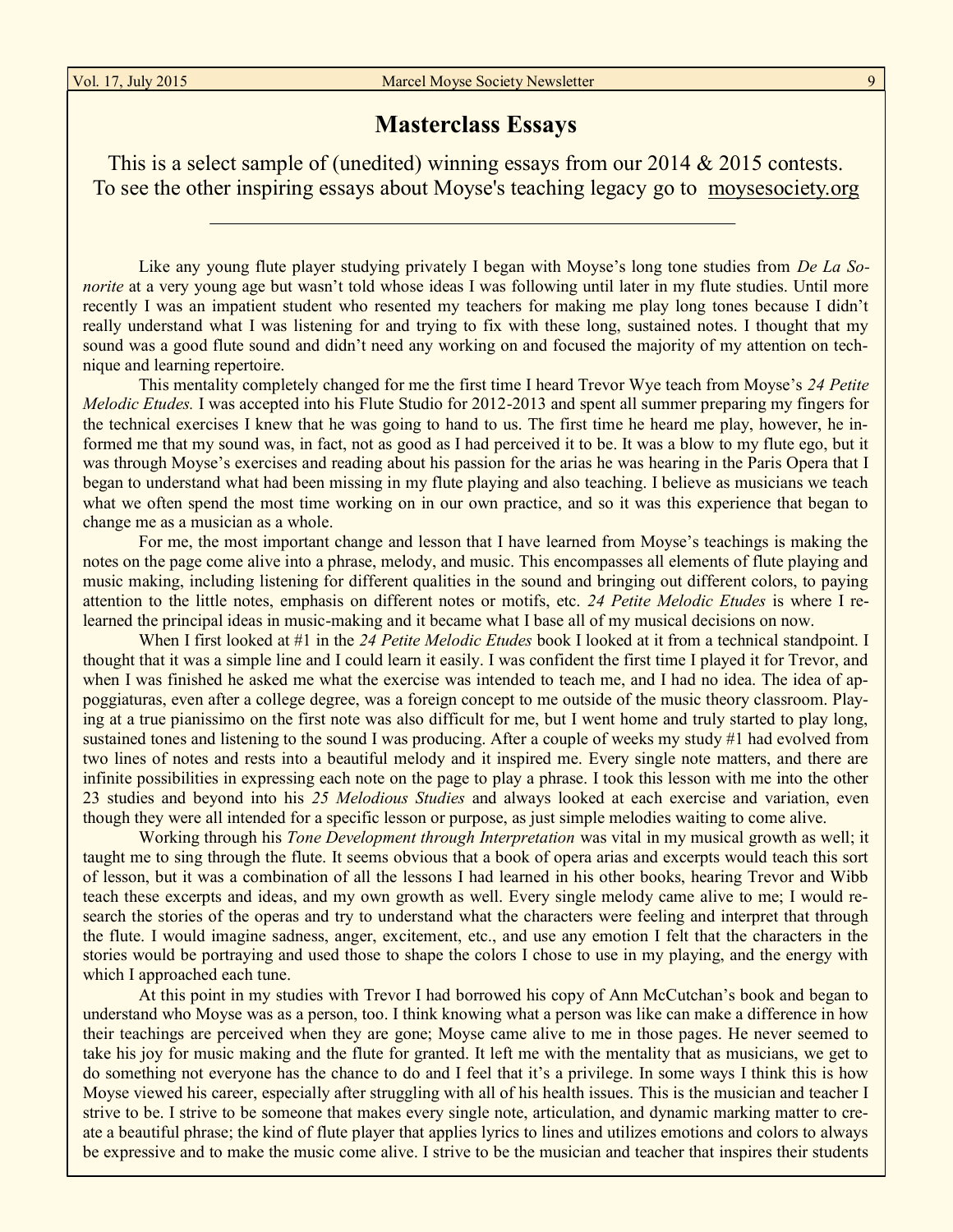10 Marcel Moyse Society Newsletter Vol. 17, July 2015

*Contest essays, continued*

and listeners to do the same, just as Moyse inspired so many while he was alive and continues to inspire from the teachings of his students. I think he really was "the voice of the flute," and his ideas on finding all possible tone colors and expressive techniques has truly shaped me into the flute player that is finding her own voice and teaching others to do the same.

#### **by Jillian Storey, 2015**

"You are a beginner every day."

My teacher instilled those words throughout my studies at North Texas. I remember walking to practice, coffee in hand, meditating on objectives for my morning routine. Breathing, posture, tone, articulation, vibrato, releases, octaves...all were skills that I constantly sought, and still seek, to develop.

In August 2013, I auditioned for the West Point Band. I was offered a position and spent five months away from playing, most of my time at Basic Combat Training. Upon completion, I was eager to begin practicing again. With a fresh perspective, I acknowledged that my approach to fundamentals was isolated and mundane.

Because creativity must be practiced like any other skill, I approach Moyse's *Tone Development Through Interpretation* in an organic manner. Selecting one melody a week creates a deeper understanding in my interpretation. I study the excerpts alongside my warmup routine, which includes Moyse's *De La Sonorite.* For example, after practicing "Suppleness in the Low Register," I study an excerpt in the third category of *Tone Development Through Interpretation* ("register: low diversified expression"). This juxtaposition ensures I practice fundamentals in context and with purpose. While practicing, there are several strategies I use to deepen my understanding and boost creativity.

For example, I am studying 'excerpt no. 5', from Reinecke's *Undine Sonata*. Below are strategies I implement throughout the week:

- Sing on an "o" syllable.
- Play the 'skeletal' notes without vibrato; fill in intervals with chromatic and diatonic scale.
- Play as written without vibrato; incorporate dynamics; lastly include vibrato.
- Transpose a phrase to every key.
- Memorize.
- Practice an octave higher, and also incorporate harmonic fingerings.

There are several strategies with which I approach Moyse's *Tone Development Through Interpretation*. These excerpts have boosted my creativity and musical approach, while instilling enjoyment and dimension to my practice and performance.

#### **by Ashely Mendeke , 2014**

I was first introduced to the 24 Petite Melodic Etudes with Variations when I was fourteen. I was attending my first master class, given by the late Eleanor Lawrence, on Cape Cod. It was my first time flying alone and it was my first time learning in a group flutist setting. I was so young, I notated my 24 studies book with pen (I use pencil now).

I remember practicing for the class. I was assigned number eleven to play. I could not understand why it was so hard. The notes were easy, the tempo was slow, I had breath control not to break the slur, and it was easier for me to play forte than piano. I listened as ten other students performed other etudes before it was my turn. In listening to my colleagues, I realized that I had not practiced well at all. In truth, I could not understand why I did not sound good. In my past preparation- tempo, breath, notes, and rhythm was the core of my practice. I had practiced number eleven as I was taught.

I was very nervous and Ms. Lawrence was very kind to me. We worked on legato. I worked on the space between the notes. This was a new concept. We worked on not dropping the sound in my low register. When I was done playing, I remember vividly thinking how much energy the flute takes to play. In my personal practice, I was not trying hard enough.

This was my first mistake. When I went home to New Jersey to practice more of this book, I just tried harder. I became frustrated and incredibly intimidated by my lack of improvement. I could not understand how something so simple could be so hard. Perhaps it was the atmosphere of learning with other flutists or perhaps I was just mimicking Ms. Lawrence, but I could not recreate what I had done on Cape Cod. With frustration, I put the book aside.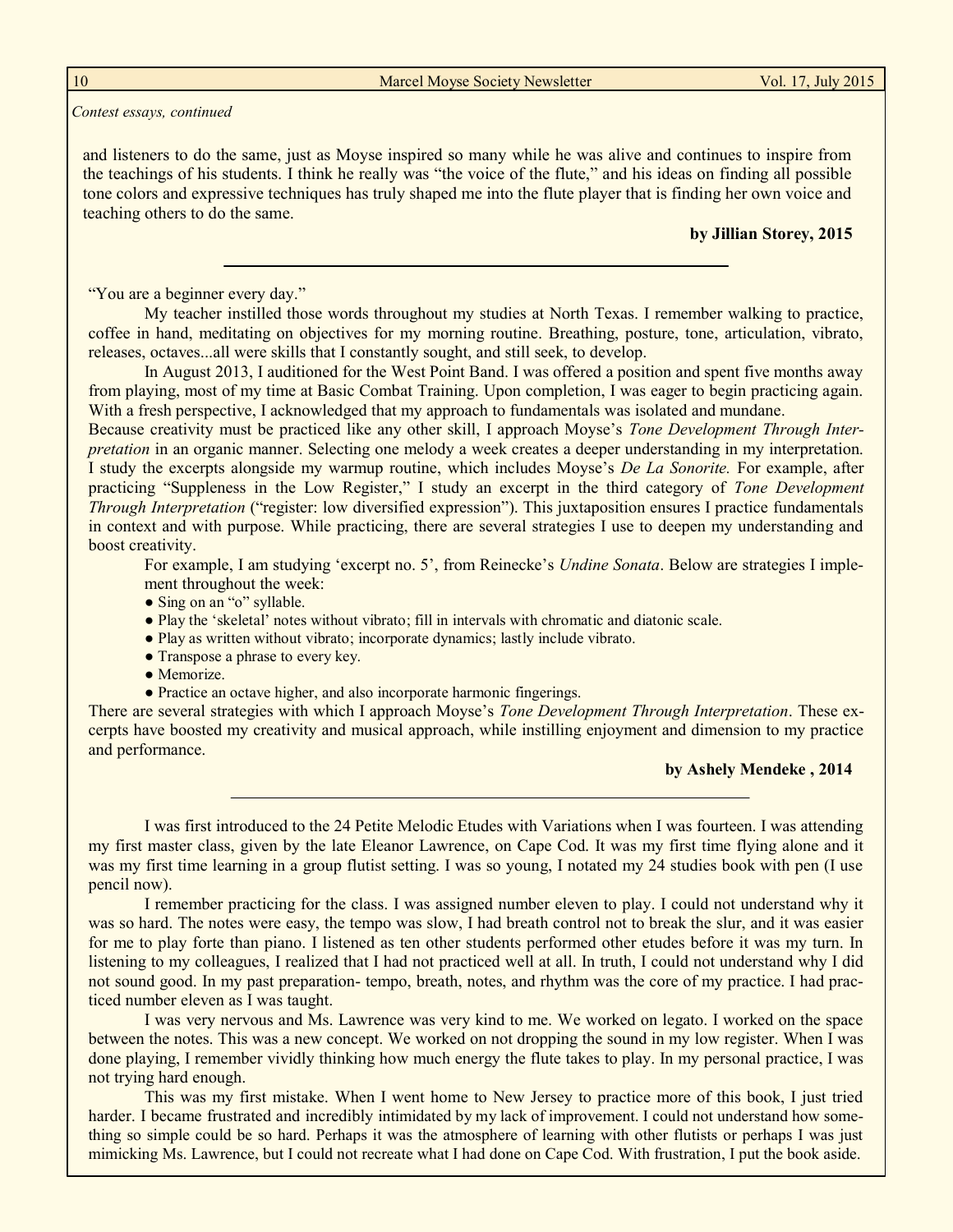I ventured into the book again, when I was 15 with my private teacher in New Jersey. She was very interested in playing the page well, but I was not getting the same emotional response from inside of me as I had in Cape Cod. I tried to learn to play in tune with different dynamics and using my air for phrasing, but I did not have the same energy that I had during the class.

For the last two summers, I have attended William Bennett's Summer Flute School in Sale Marasino Italy. In his school, we practiced 24 Studies for one hour everyday. It was my favorite hour of the day. More than twenty years after my first time with the book, I finally had the musical maturity to understand what this book means. My thoughts about this book are the following: every little etude has many layers for the flutist to discover. I use the word discover, because sometimes in practicing with one emotion, I am led to another meaning or a new way to play each etude. Each etude has a variety of musical problems to solve. Some of those problems are specific to the flute. For example, etude two requires the player to make sure the low register does not go flat. Etude one teaches the performer how to tongue repeat notes.

Other problems are universal musical problems. An example of this is found in etude 1, with terraced dynamics in the first line.

I play professionally for the El Paso Symphony Orchestra and the Las Cruces Symphony Orchestra. I use many techniques that I learned from this book everyday- how to create a phrase that carries over the bar line, but is also true to the time signature or rhythmic gesture. I know I am playing a phrase well, when I can feel the same energy that I felt for the first time twenty two years ago on Cape Cod. Somehow, I know I am connected to the artistry inside of me. This book has helped me develop my artistry because through the deceptively simple etudes, I can connect with the musician inside of me.

When I returned from Italy, I bought the Marcel Moyse Society CD to listen to his phrasing and I tried, without success, to get the Eleanor Lawrence VHS tape about the 24 Studies book.

When I was fourteen, I was too young to understand the depth of the book. I did not understand the artistry behind it. My hope is to be selected to the class, because I need a better way of teaching my students this book. They too, find the book deceptive. While the exercises look easy, they are not easy to perform. I know it is a jewel of our repertoire, but I do not always have the tools to help my students understand all the levels of artistry within each line.

#### **by Joy Zalkind, 2015**

Marcel Moyse is a name that evokes connotations of mesmerizing artistry, operatic lyricism, an artist's palette of colors, and a roundness of sound that is rich with beauty. Most flutists associate Moyse with his infamous long tone exercise from *De la sonorité*, which is so well known that it has become the universal birdcall of the flutist. In order to help flutists develop techniques of phrasing, tone color, and flexibility, Moyse compiled many publications, one of which was *Tone Development Through Interpretation*.

I became enamored of the *Tone Development* book and the Moyse School of flute playing when I began my studies with Julia Bogorad-Kogan at the age of 15. I remember the first time I heard her play live, with a sound rich with color and interest that is so characteristic of the Moyse School. I had no idea the flute was capable of producing a sound of that quality. Julia introduced me to a whole new world of musicianship through the *Tone Development* book, affectionately known as the "Melody Book". The first melody I studied was No. 18, Entr'acte from Massenet's *Werther*. In this melody, I learned to sing through intervals, that composers typically write phrases segments of three, and to color the syncopation in m.24. Each melody taught me something new about communicating musical ideas. I developed an arsenal of techniques to add depth to my playing, including the use of tone color, dynamics, vibrato, and rubato. The exercises at in the end of the book from 1A to E5, helped me develop an evenness of sound between register extremes, from a round and rich low register to a shimmering and flexible high register.

It has been nine years since my introduction to the melody book. The cover fell off, and the pages are worn with love. I begin each practice session with one of my favorite melodies and continue to teach the stylistic traditions associated with *Tone Development* to my own flute students. I sincerely wish for the legacy of Marcel Moyse to live on in the hearts of many flutists to come.

**by Lauren McNee , 2014**